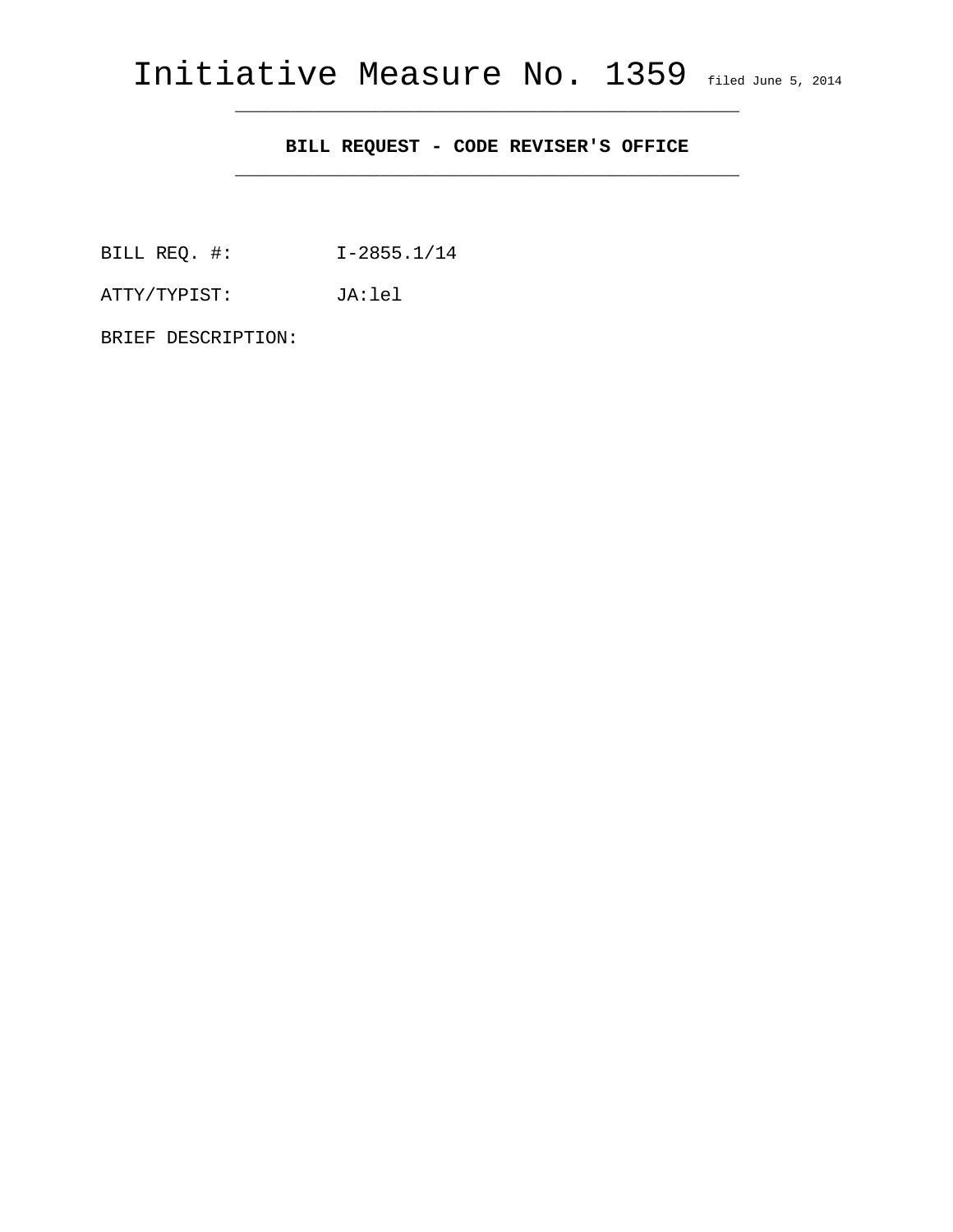## Initiative Measure No. 1359 filed June 5, 2014

AN ACT Relating to promoting sustainable economic development; amending RCW 82.04.250, 82.04.250, 82.04.290, 82.04.290, 82.32.850, 82.04.294, 82.08.020, 82.04.4451, and 82.08.0206; adding a new chapter to Title 82 RCW; repealing RCW 82.04.240, 82.04.2403, and 82.04.2404; providing an effective date; providing a contingent effective date; and providing a contingent expiration date.

BE IT ENACTED BY THE PEOPLE OF THE STATE OF WASHINGTON:

NEW SECTION. **Sec. 1.** INTENT. The intent of this act is to encourage economic activity by a phased-in one percent reduction of the state sales tax, elimination of the business and occupation tax on manufacturing, tripling the business and occupation tax credit for small businesses, and a sales tax rebate for qualifying low-income persons, all funded by a phased-in carbon pollution tax on fossil fuels consumed in the state. The proceeds of this tax are not intended to be used for highway purposes. This chapter is not intended to exempt any person from tax liability under any other law. Sections 4 through 6 of this act create accounts in the state treasury Code Rev/JA:lel 1 I-2855.1/14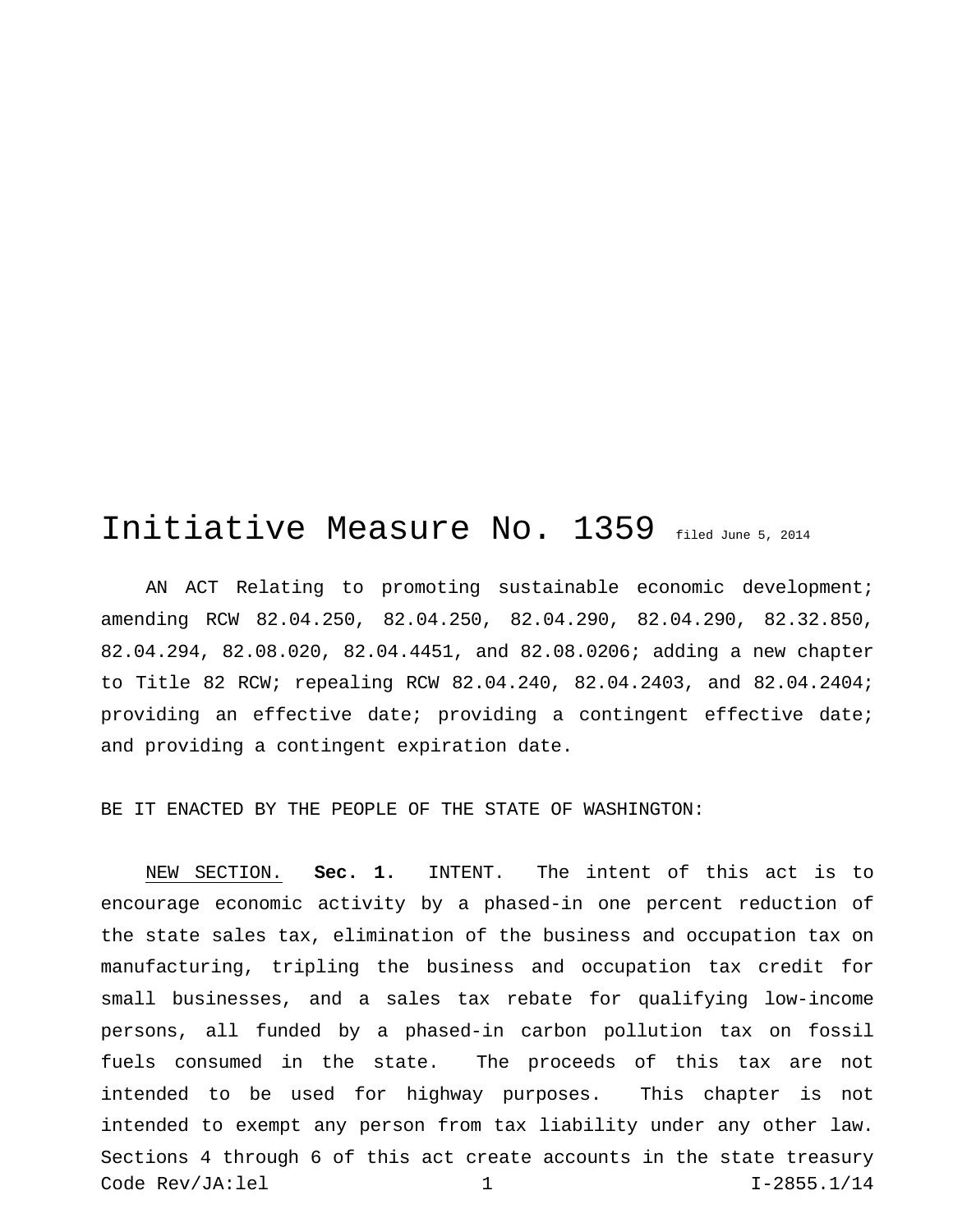and concern withdrawals from those accounts; sections 7 through 9 of this act concern the carbon pollution tax; section 10 of this act repeals the business and occupation tax on manufacturers; section 12 of this act reduces the state sales tax; section 13 of this act increases the business and occupation tax credit for small businesses; and section 14 of this act increases the working families' tax exemption.

NEW SECTION. **Sec. 2.** FINDINGS AND DECLARATION OF POLICY. The people find that reduction of Washington state's high sales tax will increase commerce in this state; reduction of the business and occupation tax on manufacturers will encourage business formation by reducing the burden of this tax and encourage the expansion of existing manufacturing businesses; the funding of the working families tax rebate program will allow the execution of a policy expressed at the inception of that program; and the imposition of a fossil fuel tax to fund these actions will establish Washington state's national leadership in reducing both climate change and the acidification of the oceans.

NEW SECTION. **Sec. 3.** DEFINITIONS. The definitions in this section apply throughout this chapter unless the context clearly requires otherwise.

(1) "Aircraft fuel" has the same meaning as in RCW 82.42.010.

(2) "Carbon calculation" means carbon content calculations for fuels or combustible materials adopted by the energy information administration, the United States department of energy, or its successor in effect on January 1st of each year, which the department of revenue must put into effect by the following July 1st. If carbon content calculations cease to be so adopted, the last calculation effective on the last January 1st must be used.

(3) "Carbon pollution tax" means the tax created in section 7 of this act.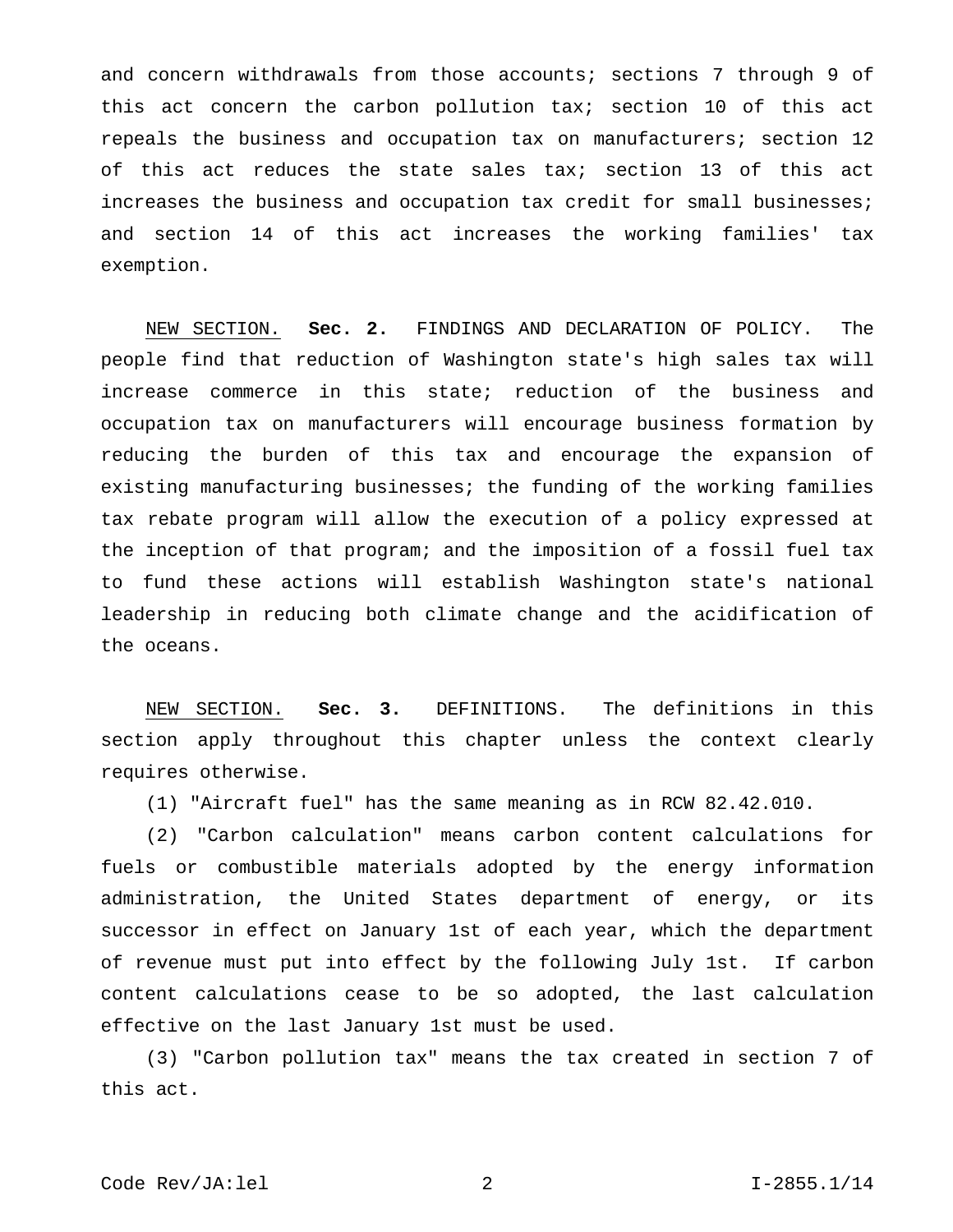(4) "Coal" means coal of any kind, including anthracite coal, bituminous coal, subbituminous coal, lignite, waste coal, syncoal, and coke of any kind.

(5) "Direct service industrial customer" means a person who is an industrial customer that contracts for the purchase of electricity from outside the state or from the Bonneville power administration, in either case for direct consumption. "Direct service industrial customer" includes a person who is a subsidiary that is more than fifty percent owned by a direct service industrial customer and who receives electricity from outside the state or from the Bonneville power administration, in either case, pursuant to the parent's contract for electricity.

(6) "Fossil fuel" means petroleum products, motor vehicle fuel, special fuel, aircraft fuel, natural gas, petroleum, coal, or any form of solid, liquid, or gaseous fuel derived from these products, including without limitation still gas and petroleum residuals including bunker fuel.

(7) "Load" means the amount of kilowatt-hours of electricity delivered in the most recently completed year by a qualifying utility to its Washington retail customers.

(8) "Motor vehicle fuel" has the same meaning as provided in RCW 82.38.020.

(9) "Natural gas" means naturally occurring mixtures of hydrocarbon gases and vapors consisting principally of methane, whether in gaseous or liquid form, including methane clathrate.

(10) "Person" means any individual, division, or instrumentality of a government, business, corporation, partnership, or trust.

(11) "Petroleum product" has the same meaning as in RCW 82.23A.010.

(12) "Qualified sequestration" means sequestration qualified for credit pursuant to RCW 80.70.020 or sequestration of carbon in accordance with a method approved by the United States environmental protection agency or its successor.

(13) "Qualifying utility" means any electric utility that is:

(a) An "electrical company" as defined in RCW 80.04.010; Code Rev/JA:lel 3 I-2855.1/14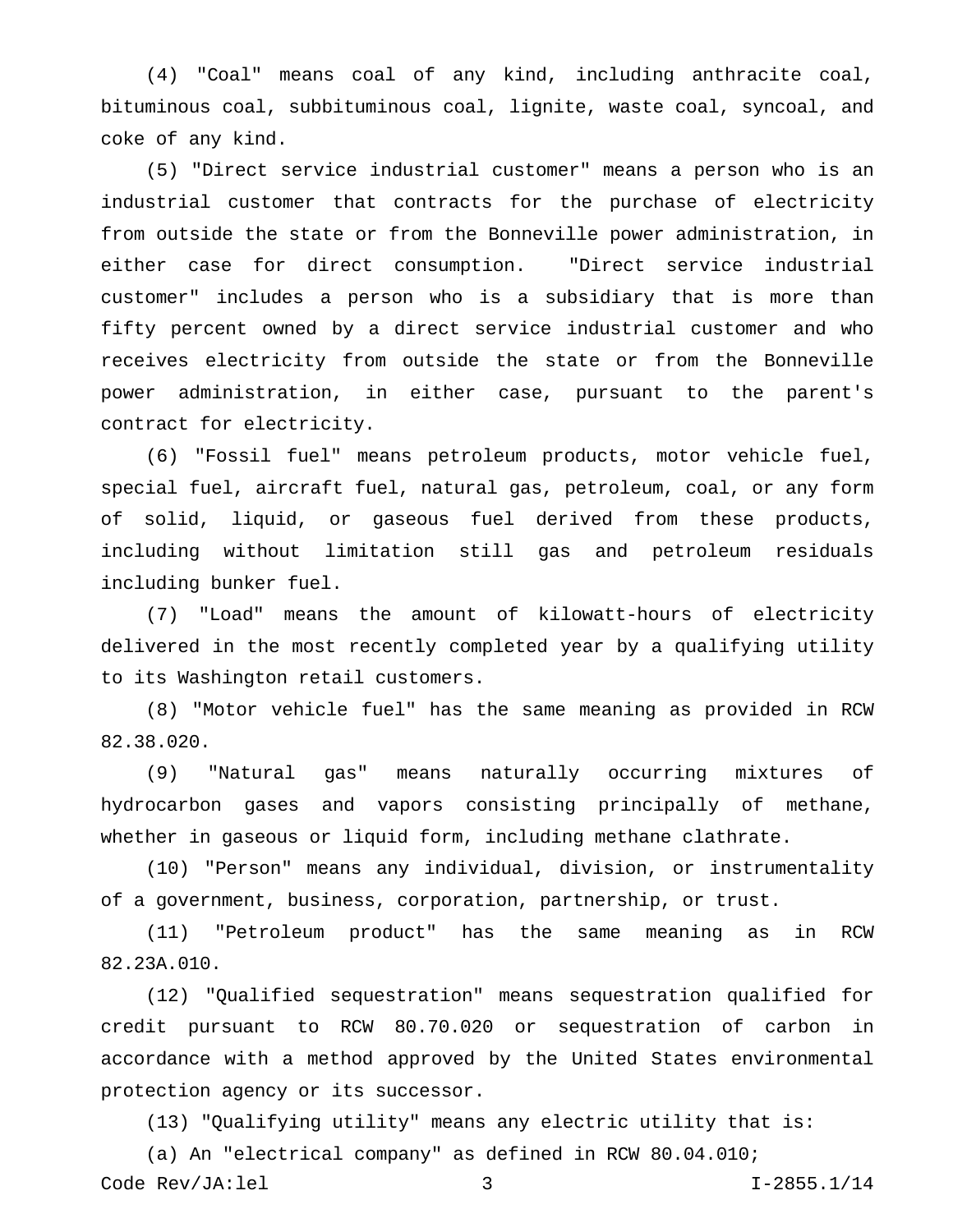(b) Operating under authority of chapter 35.92 or 87.03 RCW or Title 54 RCW; or

(c) A profit, nonprofit, or mutual corporation operating within this state for the sale or distribution of electricity to others.

(14) "Rule" means a rule adopted by any agency or other entity of Washington state government to carry out the intent and purposes of this chapter.

(15) "Special fuel" has the same meaning as in RCW 82.38.020 and includes fuel that is sold or used to propel vessels.

(16) "Year" means the twelve-month period commencing January 1st and ending December 31st unless otherwise specified.

NEW SECTION. **Sec. 4.** CARBON POLLUTION TAX ACCOUNT. The carbon pollution tax account is created in the custody of the state treasury. All receipts from the collected carbon pollution tax must be deposited into this account. The account is subject to allotment procedures under chapter 43.88 RCW, but an appropriation is not required for expenditures.

NEW SECTION. **Sec. 5.** DISBURSEMENT FROM CARBON POLLUTION TAX ACCOUNT AUTHORIZED BY OFFICE OF FINANCIAL MANAGEMENT. The office of financial management must estimate the funding requirements for fulfilling anticipated expenditures from the sustainable economy working families' tax exemption account created in section 6 of this act, one hundred ten percent of which estimate must at all times be maintained as a required reserve in the sustainable economy working families' tax exemption account before disbursement of further funds from the carbon pollution tax account. Funds in excess of this required reserve in the carbon pollution tax account must be disbursed into the general fund.

NEW SECTION. **Sec. 6.** SUSTAINABLE ECONOMY WORKING FAMILIES ACCOUNT. The sustainable economy working families' tax exemption account is created in the custody of the state treasury. All expenditures from the account may be used only to provide the working Code Rev/JA:lel 4 I-2855.1/14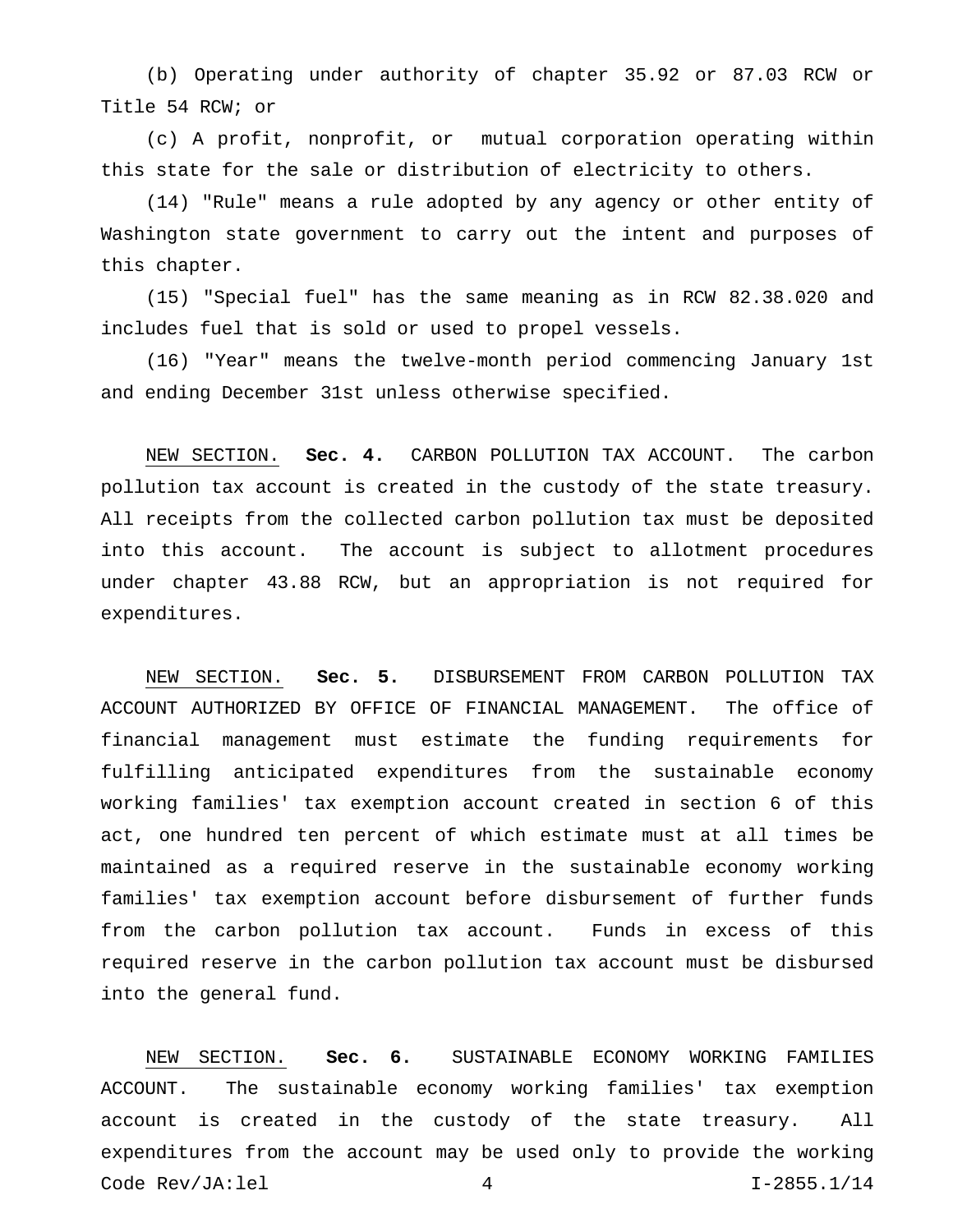families' tax exemption as specified in RCW 82.08.0206 and administrative costs incurred in its administration. The account is subject to allotment procedures under chapter 43.88 RCW, but an appropriation is not required for expenditures.

NEW SECTION. **Sec. 7.** CARBON POLLUTION TAX. (1) There is levied and collected a separate and independent fossil fuel carbon pollution tax upon the carbon content of fossil fuels extracted, manufactured, or introduced into this state, equal to fifteen dollars per metric ton of carbon dioxide as of July 1, 2015, increasing to twenty-five dollars per metric ton as of July 1, 2016, with automatic increases thereafter by five percent each year beginning July 1st, measured in each case by applying a carbon calculation to the particular fossil fuel, upon the sale or use in Washington of:

(a) Fossil fuels sold or used in Washington by any person (except fossil fuels used to generate electricity or to refine fossil fuels) including, but not limited to, fossil fuels sold or used for aviation or marine purposes, but excluding fossil fuels intended for export outside this state. Fuels containing fossil fuels must be taxed by the percentage of fossil-nonfossil fuel mix unless otherwise specified in this section. Export to a federally recognized Indian tribal reservation located within this state is not considered export outside this state;

(b) Fossil fuels used by a qualifying utility to generate electricity within Washington and fossil fuels intrinsically embedded in electricity by virtue of being a source of generating energy to generate electricity that:

(i) Are imported into Washington by or for the account of (by way of wheeling or otherwise) a direct service industrial customer; or

(ii) Are purchased from the Bonneville power administration by a qualifying utility or by a direct service industrial customer; and

(iii) Have carbon dioxide equivalent contents which, for purposes of this act, are determined by using the fuel mix data calculated and disclosed as provided in RCW 19.29A.060 by filing with the department;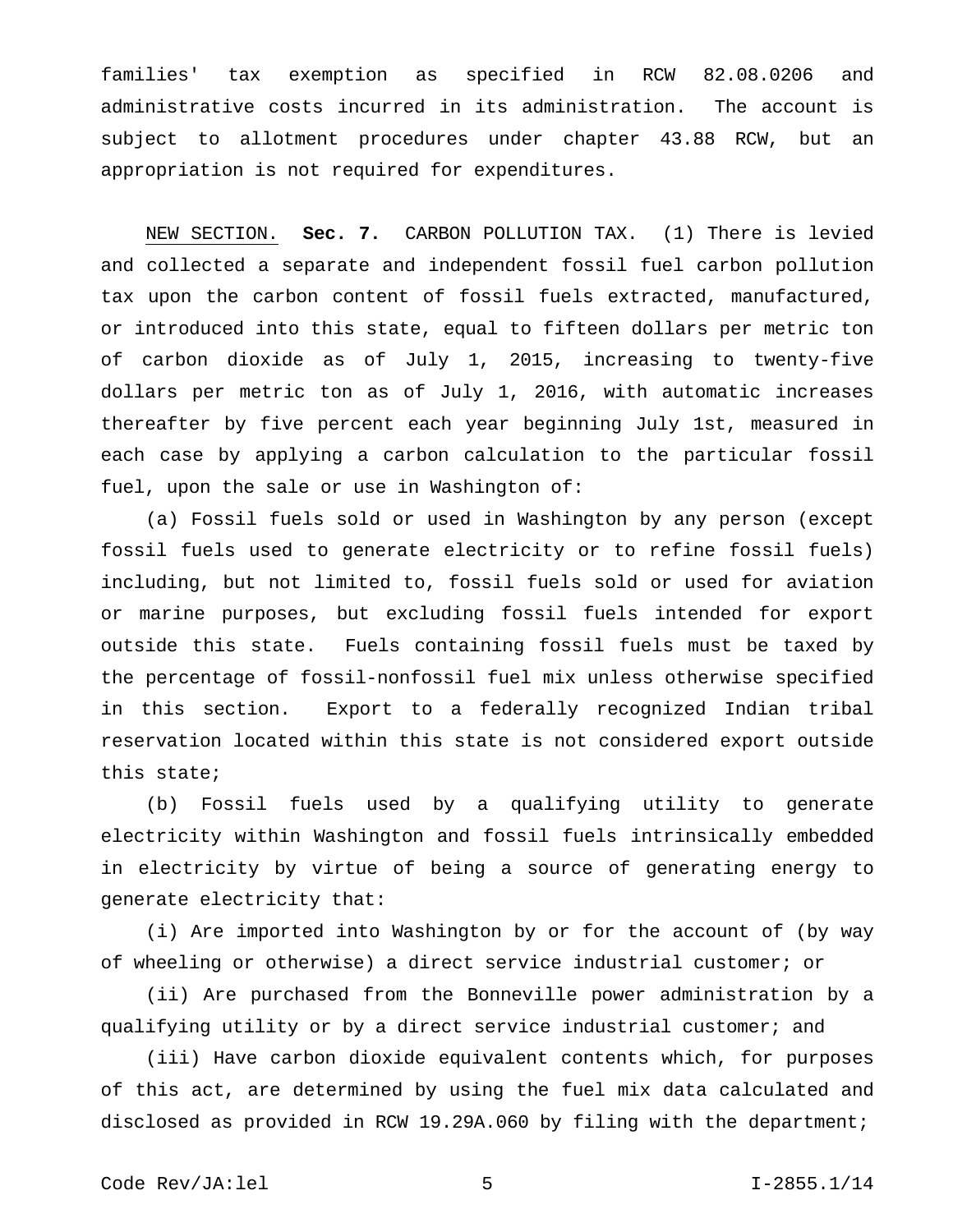(c) Fossil fuels used to refine fossil fuels the carbon dioxide contents of which, for purposes of this act, must be determined by using reports filed with the federal environmental protection agency or its successor under its greenhouse gas reporting program or successor program, a duplicate of which report by each refinery must be simultaneously filed with the department together with such information as the department may require by regulation.

(2) Any tax collected under this section must be reported and collected in the following manner with respect to the following fossil fuels:

(a) Petroleum and its products, including crude oil, plant condensate, lubricating oil, gasoline, kerosene, diesel motor fuel, benzol, fuel oil, residual oil, liquefiable gases, and every other product derived from the refining of crude oil in accordance with and at the intervals provided in chapter 82.23A RCW in accordance with supplemental regulations and forms the department adopts;

(b) Motor vehicle fuel, in accordance with and at the intervals provided in chapter 82.36 RCW in accordance with supplemental regulations and forms the department adopts;

(c) Special fuel, in accordance with and at the intervals provided in chapter 82.36 RCW, and to the extent not covered therein, then in accordance with chapter 82.38 RCW, all in accordance with supplemental regulations and forms the department adopts;

(d) Aircraft fuel, in accordance with and at the intervals provided in chapter 82.42 RCW in accordance with supplemental regulations and forms the department adopts;

(e) Fossil fuels not listed in this subsection and not consumed to generate electricity, in accordance with chapters 82.08 and 82.12 RCW and supplemental regulations and forms the department adopts unless expressly provided otherwise in this section;

(f) Fossil fuels consumed to generate electricity must be reported in accordance with RCW 19.29A.060 to the department and collected in accordance with chapter 82.16 RCW with respect to light and power businesses with supplemental regulations and forms the department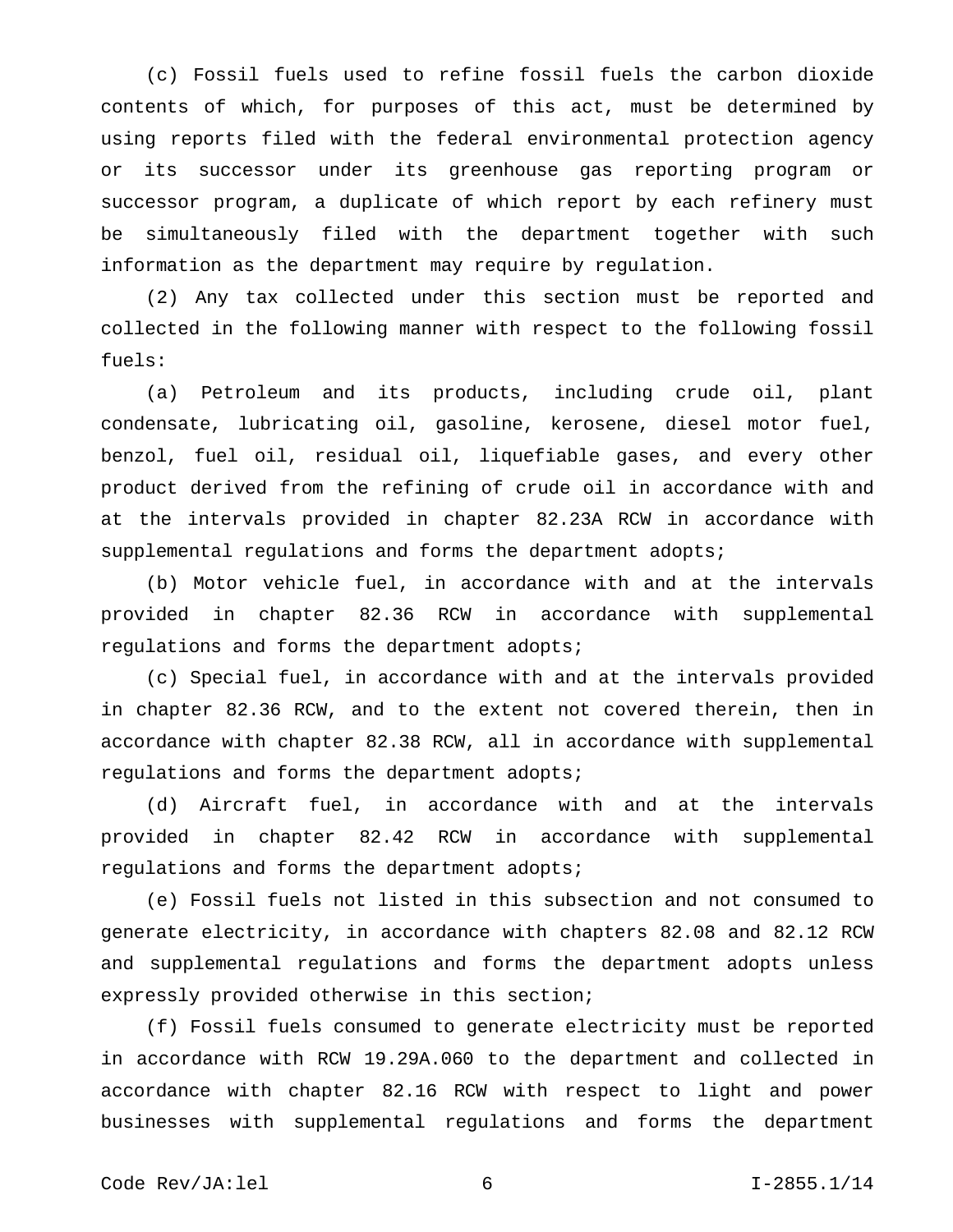adopts. The department and the department of licensing may cooperate to adopt a consolidated form to be submitted to both departments; and

(g) Carbon pollution emanating into the atmosphere from refineries must be reported by each refinery operator as provided in subsection (2)(a) of this section, and the tax on the carbon reported thereon must be paid to the department within fifteen days thereafter in accordance with regulations adopted by the department.

(3) Tax collected under this section must be based upon the same tax schedule for in-state generated electricity as for out-of-state generated electricity. In the absence of a timely and accurate filing under subsection (2)(f) of this section, the applicable fuel mix is conclusively presumed to be one hundred percent subbituminous coal for the respective month.

(4) The carbon pollution tax must be reduced for uses of fossil fuels that can be shown and verified not to contribute to increasing carbon pollution by reason of qualified sequestration. The tax reduction in such cases must be proportional to the fraction of emissions that are so sequestered. The right to carbon pollution tax reduction under this subsection may not be transferred, traded, or banked.

(5) It is the intent and purpose of this act that the tax is imposed only once and at the time and place of the first taxable event and upon the first taxable person within this state. Any person whose activities would otherwise require payment of the tax imposed by this act but are exempt from the tax has a precollection obligation for the tax that must be imposed on the first taxable event within this state. Failure to pay the tax with respect to a taxable event may not prevent tax liability from arising by reason of a subsequent taxable event.

(6) The department must adopt rules as necessary to implement the carbon pollution tax and sequestration tax credits provided for in subsection (2) of this section. The department must develop and make available worksheets and guidance documents necessary to calculate the carbon pollution produced by various fossil fuels. The department must use the carbon calculation to calculate the amount of carbon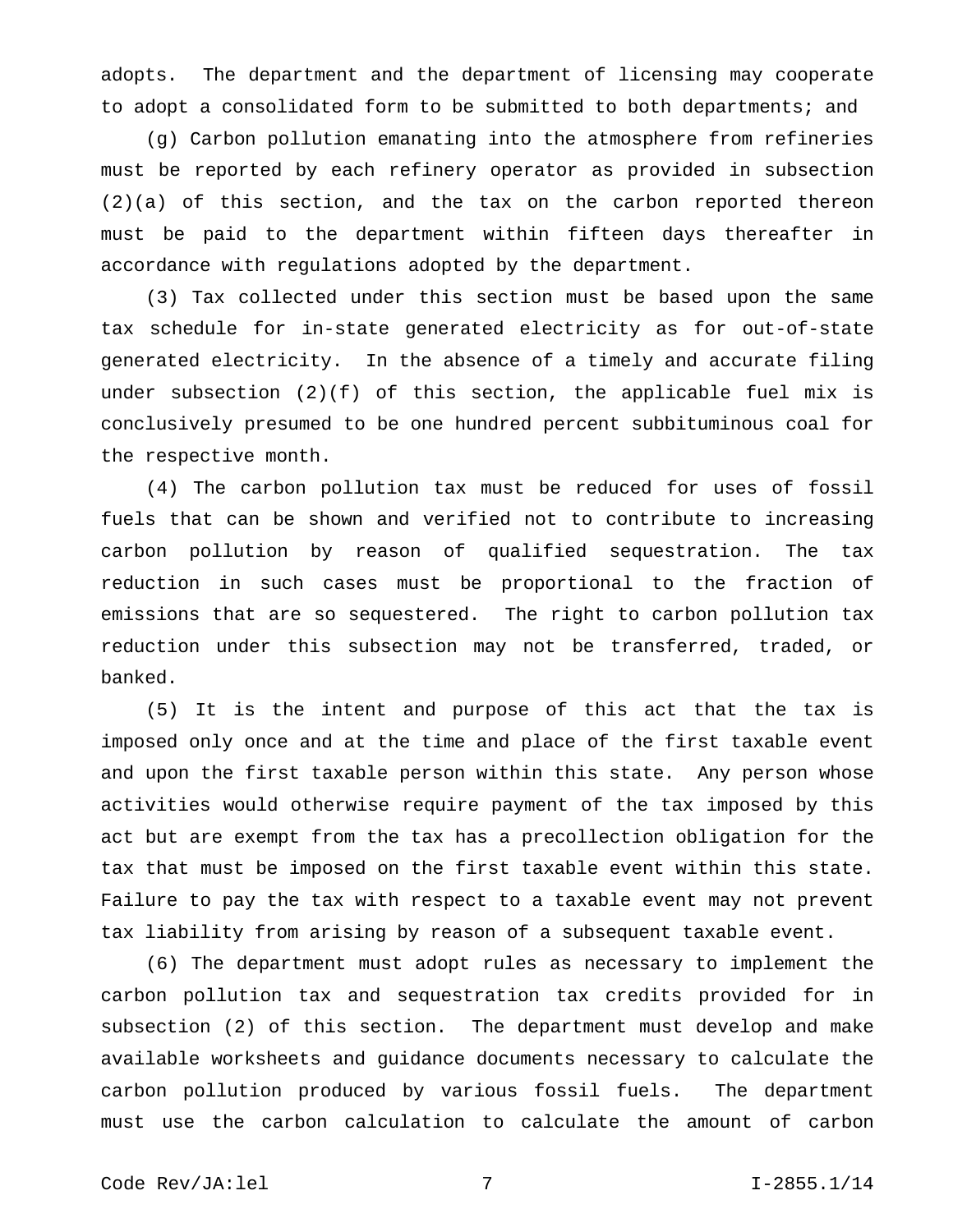pollution produced by each type of fuel and the consequent tax rate for each fuel.

(7) Any person extracting or importing fossil fuels or importing electricity is liable for payment of the carbon pollution tax imposed under this section with respect to those fuels or that electricity.

(8) While collected in accordance with the chapters referred to above, the proceeds of this separate and independent tax collected under this section must be deposited as set forth in the following order of priority:

(a) Into the carbon pollution tax account created in section 4 of this act from which withdrawals in favor of the funds identified in this section must be made;

(b) Into the sustainable economy working families' tax exemption account created in section 6 of this act: Funds determined as provided in section 5 of this act to be sufficient to provide the working families' tax exemption in RCW 82.08.0206 including administrative costs incurred to implement this exemption;

(c) Into the general fund: All remaining funds.

NEW SECTION. **Sec. 8.** EXEMPTIONS. The tax levied under section 7 of this act does not apply to:

(1) Fossil fuels brought into this state by means of the fuel supply tank of a motor vehicle, vessel, locomotive, or aircraft.

(2) The tax levied by section 7 of this act does not apply to diesel fuel, biodiesel fuel, or aircraft fuel, used solely for agricultural purposes. This exemption is available only if the buyer provides the seller with an exemption certificate in a form and manner prescribed by the department.

(3) The definitions in this subsection apply throughout this section unless the context clearly requires otherwise.

(a) "Agricultural purposes" means the performance of activities directly related to the growing, raising, or producing of agricultural products.

(b) "Agricultural purposes" does not include: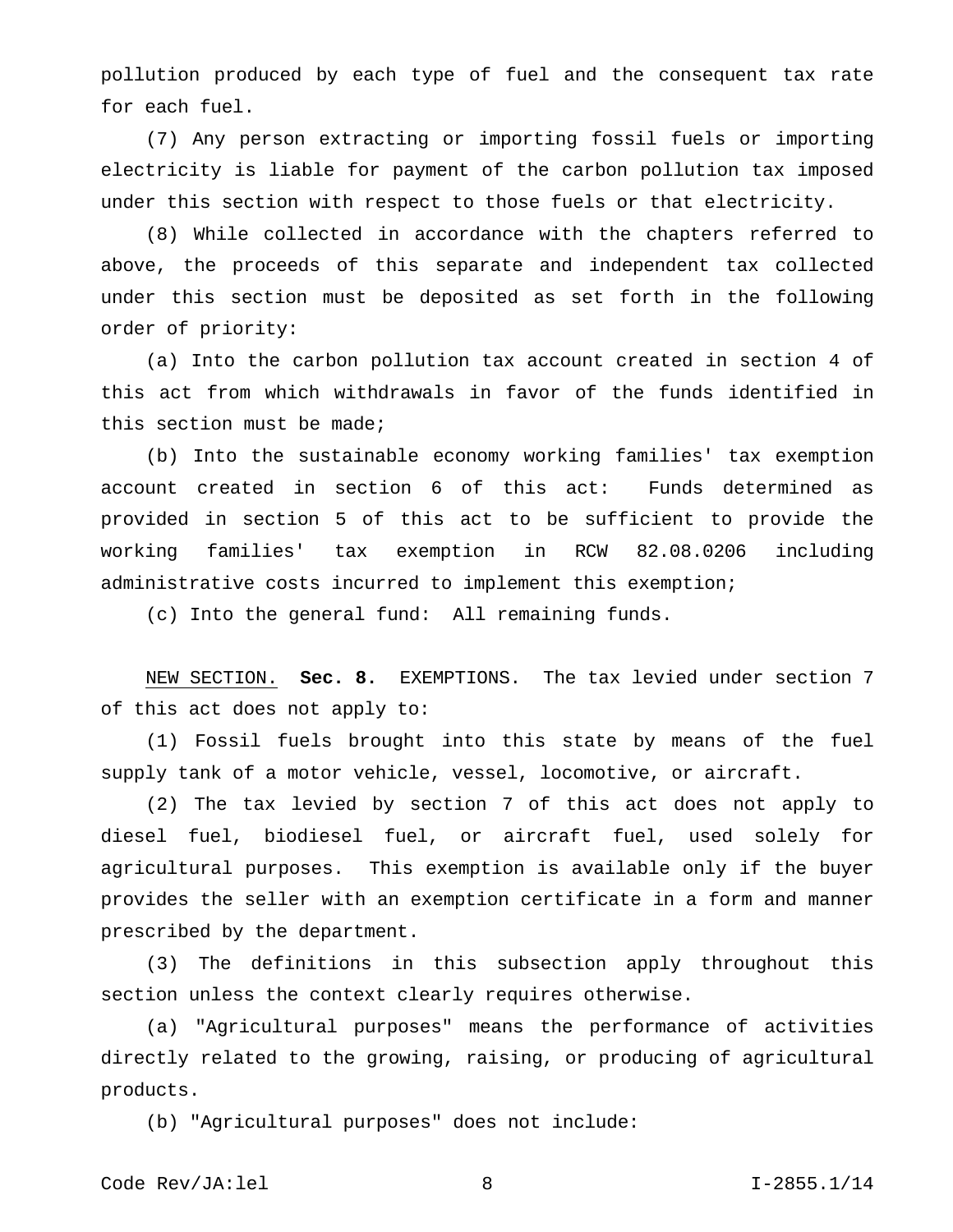(i) Heating space for human habitation or pumping water for human consumption; or

(ii) Transportation on public roads, except when the transportation is incidental to transportation on private property.

(c) "Aircraft fuel" is defined as provided in RCW 82.42.010.

(d) "Biodiesel fuel" is defined as provided in RCW 19.112.010.

(e) "Diesel fuel" is defined as provided in 26 U.S.C. Sec. 4083, as amended or renumbered as of January 1, 2006.

(f) "Farm fossil fuel user" means: (i) A farmer; or (ii) a person who provides horticultural services for farmers, such as soil preparation services, crop cultivation services, and crop harvesting services.

(g) "Farmer" has the same meaning as provided in RCW 82.04.213.

(4) Nothing in this chapter may be construed to exempt the state or any political subdivision thereof from the payment of the tax.

NEW SECTION. **Sec. 9.** DELINQUENCY, LATE FILING PENALTY, INTEREST ON DELINQUENT TAX. The tax levied by section 7 of this act is delinquent if not paid by the applicable due date under RCW 1.12.040, after the due date, interest accrues at the higher of (1) twelve percent per annum or (2) six percentage points above the equivalent coupon issue yield (as published by the board of governors of the federal reserve system) of the average bill rate for twenty-six week treasury bills as determined at the first bill market auction conducted during the calendar month immediately preceding the due date, until paid.

NEW SECTION. **Sec. 10.** The following acts or parts of acts are each repealed:

(1) RCW 82.04.240 (Tax on manufacturers) and 2010 c 114 s 104, 2004 c 24 s 4, 2003 c 149 s 3, 1998 c 312 s 3, 1993 sp.s. c 25 s 102, 1981 c 172 s 1, 1979 ex.s. c 196 s 1, 1971 ex.s. c 281 s 3, 1969 ex.s. c 262 s 34, 1967 ex.s. c 149 s 8, 1965 ex.s. c 173 s 5, & 1961 c 15 s 82.04.240;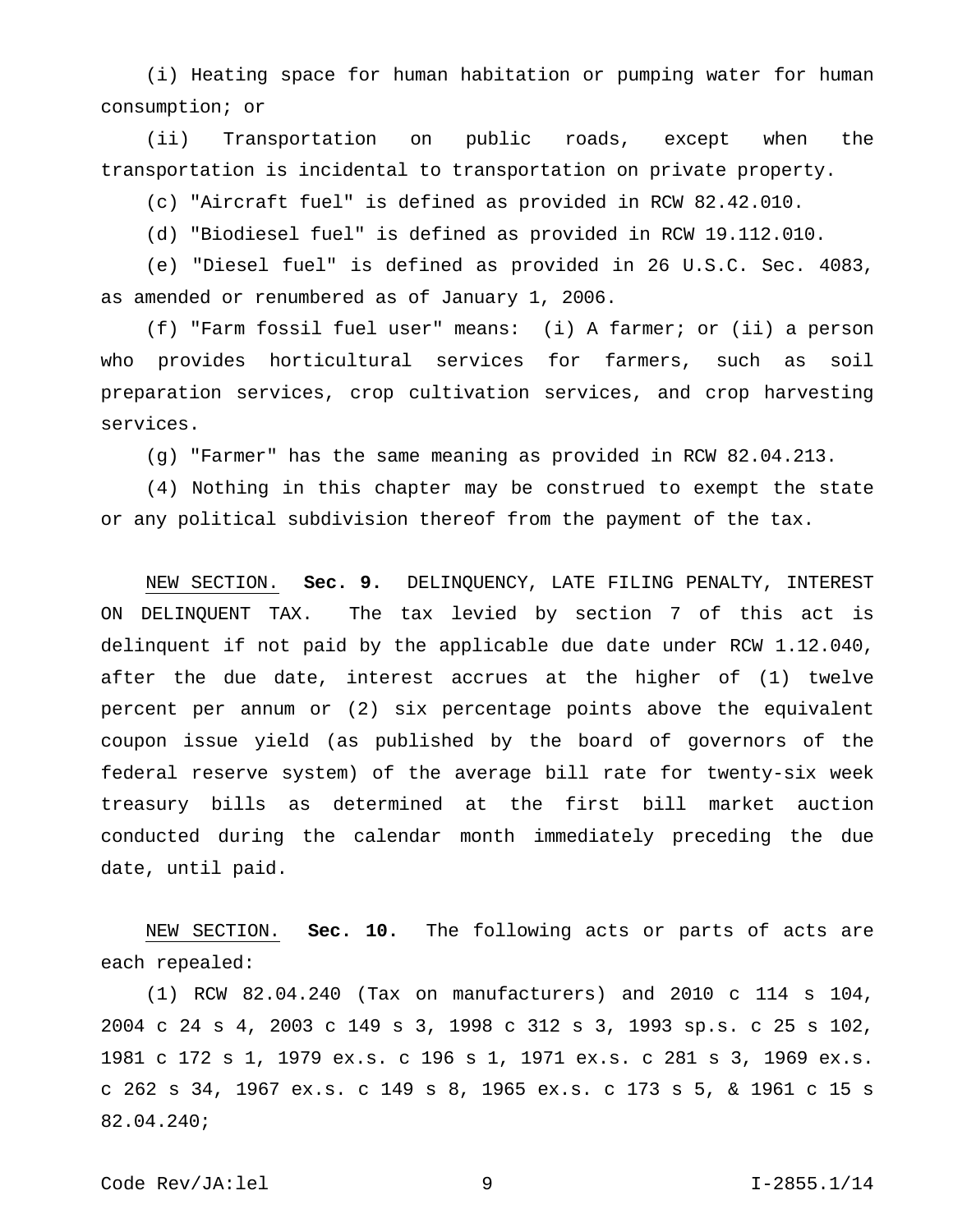(2) RCW 82.04.2403 (Manufacturer tax not applicable to cleaning fish) and 1994 c 167 s 1; and

(3) RCW 82.04.2404 (Manufacturers--Processors for hire-- Semiconductor materials) and 2010 c 114 s 105 & 2006 c 84 s 2.

**Sec. 11.** RCW 82.04.250 and 2014 c 97 s 401 are each amended to read as follows:

(1) Upon every person engaging within this state in the business of making sales at retail, except persons taxable as retailers under other provisions of this chapter, as to such persons, the amount of tax with respect to such business is equal to the gross proceeds of sales of the business, multiplied by the rate of 0.471 percent.

(2) Upon every person engaging within this state in the business of making sales at retail that are exempt from the tax imposed under chapter 82.08 RCW by reason of RCW 82.08.0261, 82.08.0262, or 82.08.0263, except persons taxable under RCW 82.04.260(11) or subsection (3) of this section, as to such persons, the amount of tax with respect to such business is equal to the gross proceeds of sales of the business, multiplied by the rate of 0.484 percent.

 $(3)((+a)$  Until July 1, 2024, upon every person classified by the federal aviation administration as a federal aviation regulation part 145 certificated repair station and that is engaging within this state in the business of making sales at retail that are exempt from the tax imposed under chapter 82.08 RCW by reason of RCW 82.08.0261, 82.08.0262, or 82.08.0263, as to such persons, the amount of tax with respect to such business is equal to the gross proceeds of sales of the business, multiplied by the rate of .2904 percent.

(b) A person reporting under the tax rate provided in this subsection (3) must file a complete annual report with the department under RCW 82.32.534.)) The provisions of this chapter do not apply to amounts received by any person from engaging in business within this state as a manufacturer.

**Sec. 12.** RCW 82.04.250 and 2014 c 97 s 402 are each amended to read as follows: Code Rev/JA:lel 10 I-2855.1/14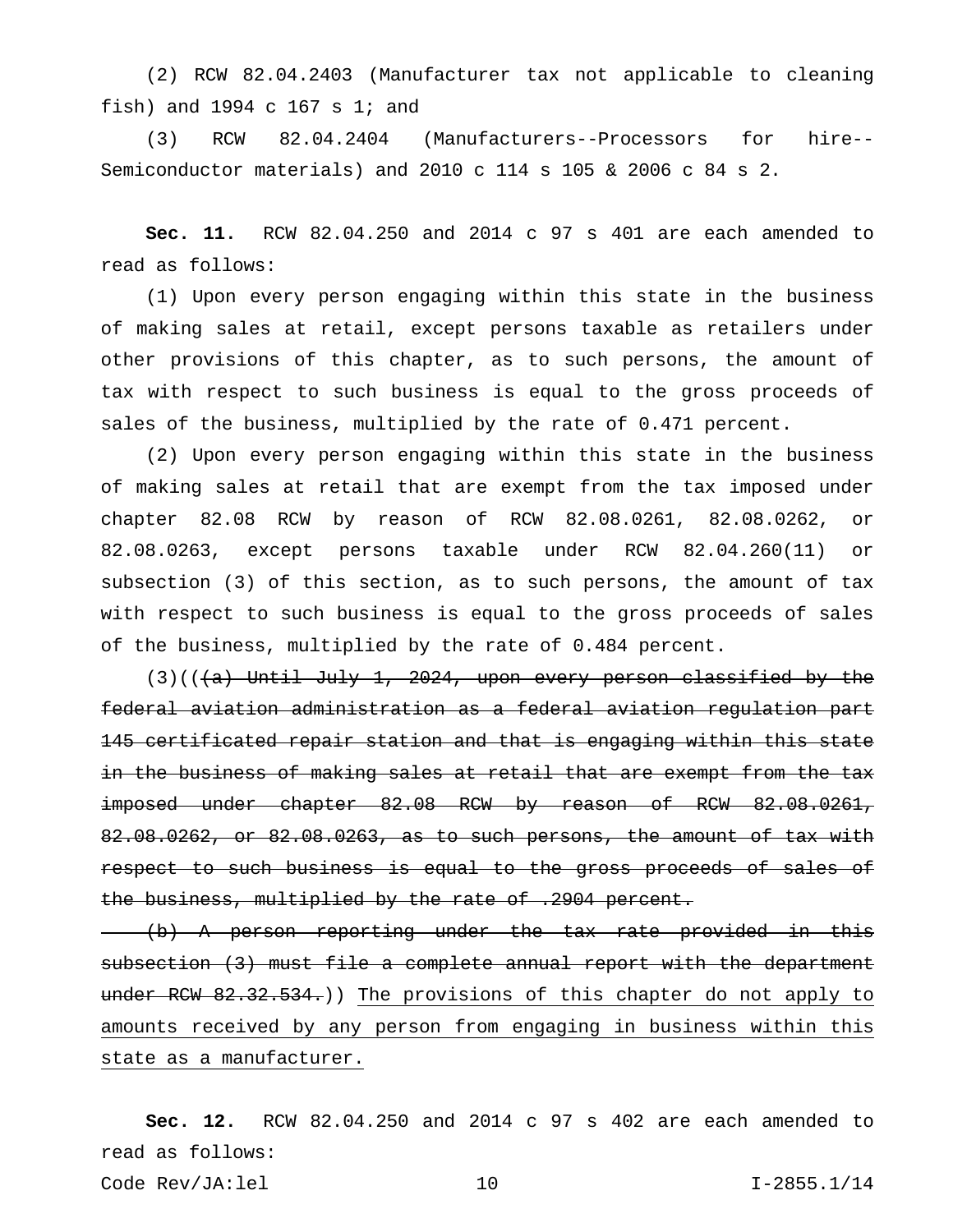(1) Upon every person engaging within this state in the business of making sales at retail, except persons taxable as retailers under other provisions of this chapter, as to such persons, the amount of tax with respect to such business is equal to the gross proceeds of sales of the business, multiplied by the rate of 0.471 percent.

(2) Upon every person engaging within this state in the business of making sales at retail that are exempt from the tax imposed under chapter 82.08 RCW by reason of RCW 82.08.0261, 82.08.0262, or 82.08.0263, except persons taxable under RCW 82.04.260(11) or subsection (3) of this section, as to such persons, the amount of tax with respect to such business is equal to the gross proceeds of sales of the business, multiplied by the rate of 0.484 percent.

 $(3)((+a)$  Until July 1, 2040, upon every person classified by the federal aviation administration as a federal aviation regulation part 145 certificated repair station and that is engaging within this state in the business of making sales at retail that are exempt from the tax imposed under chapter 82.08 RCW by reason of RCW 82.08.0261, 82.08.0262, or 82.08.0263, as to such persons, the amount of tax with respect to such business is equal to the gross proceeds of sales of the business, multiplied by the rate of .2904 percent.

(b) A person reporting under the tax rate provided in this subsection (3) must file a complete annual report with the department under RCW 82.32.534.)) The provisions of this chapter do not apply to amounts received by any person from engaging in business within this state as a manufacturer.

**Sec. 13.** RCW 82.04.290 and 2014 c 97 s 403 are each amended to read as follows:

(1) Upon every person engaging within this state in the business of providing international investment management services, as to such persons, the amount of tax with respect to such business ((shall be)) is equal to the gross income or gross proceeds of sales of the business multiplied by a rate of 0.275 percent.

(2)(a) Upon every person engaging within this state in any business activity other than or in addition to an activity taxed Code Rev/JA:lel 11 I-2855.1/14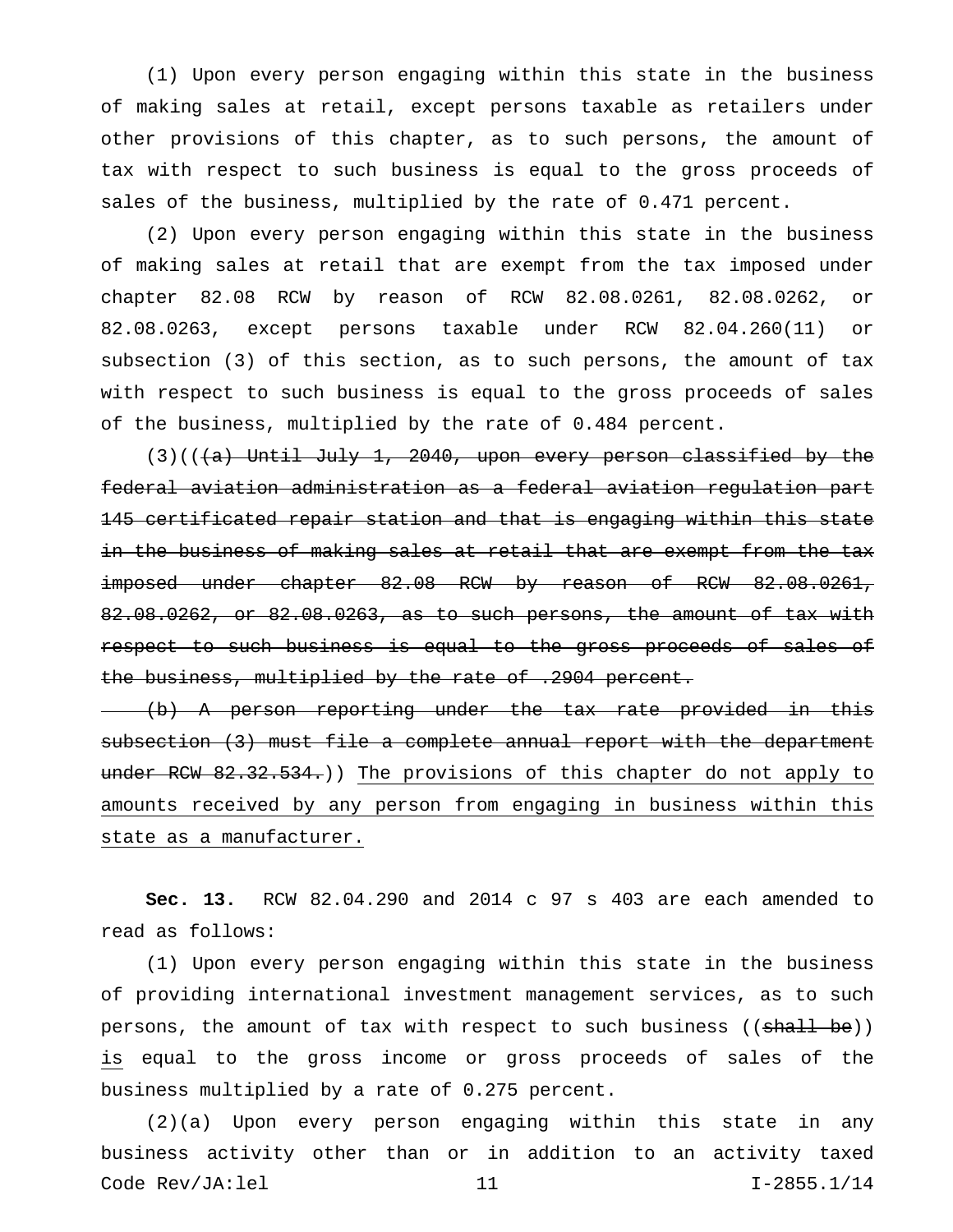explicitly under another section in this chapter or subsection (1) or (3) of this section; as to such persons the amount of tax on account of such activities ((shall be)) is equal to the gross income of the business multiplied by the rate of 1.5 percent.

(b) This subsection (2) includes, among others, and without limiting the scope hereof (whether or not title to materials used in the performance of such business passes to another by accession, confusion or other than by outright sale), persons engaged in the business of rendering any type of service which does not constitute a "sale at retail" or a "sale at wholesale." The value of advertising, demonstration, and promotional supplies and materials furnished to an agent by his or her principal or supplier to be used for informational, educational, and promotional purposes ((shall)) may not be considered a part of the agent's remuneration or commission and  $((shall))$  is not  $((be))$  subject to taxation under this section.

 $(3)((\overline{a})$  Until July 1, 2024, upon every person engaging within this state in the business of performing aerospace product development for others, as to such persons, the amount of tax with respect to such business shall be equal to the gross income of the business multiplied by a rate of 0.9 percent.

(b) A person reporting under the tax rate provided in this subsection (3) must file a complete annual report with the department under RCW 82.32.534.

(c) "Aerospace product development" has the meaning as provided in RCW 82.04.4461.)) The provisions of this chapter do not apply to amounts received by any person from engaging in business within this state as a manufacturer.

**Sec. 14.** RCW 82.04.290 and 2014 c 97 s 404 are each amended to read as follows:

(1) Upon every person engaging within this state in the business of providing international investment management services, as to such persons, the amount of tax with respect to such business is equal to the gross income or gross proceeds of sales of the business multiplied by a rate of 0.275 percent.

Code Rev/JA:lel 12 I-2855.1/14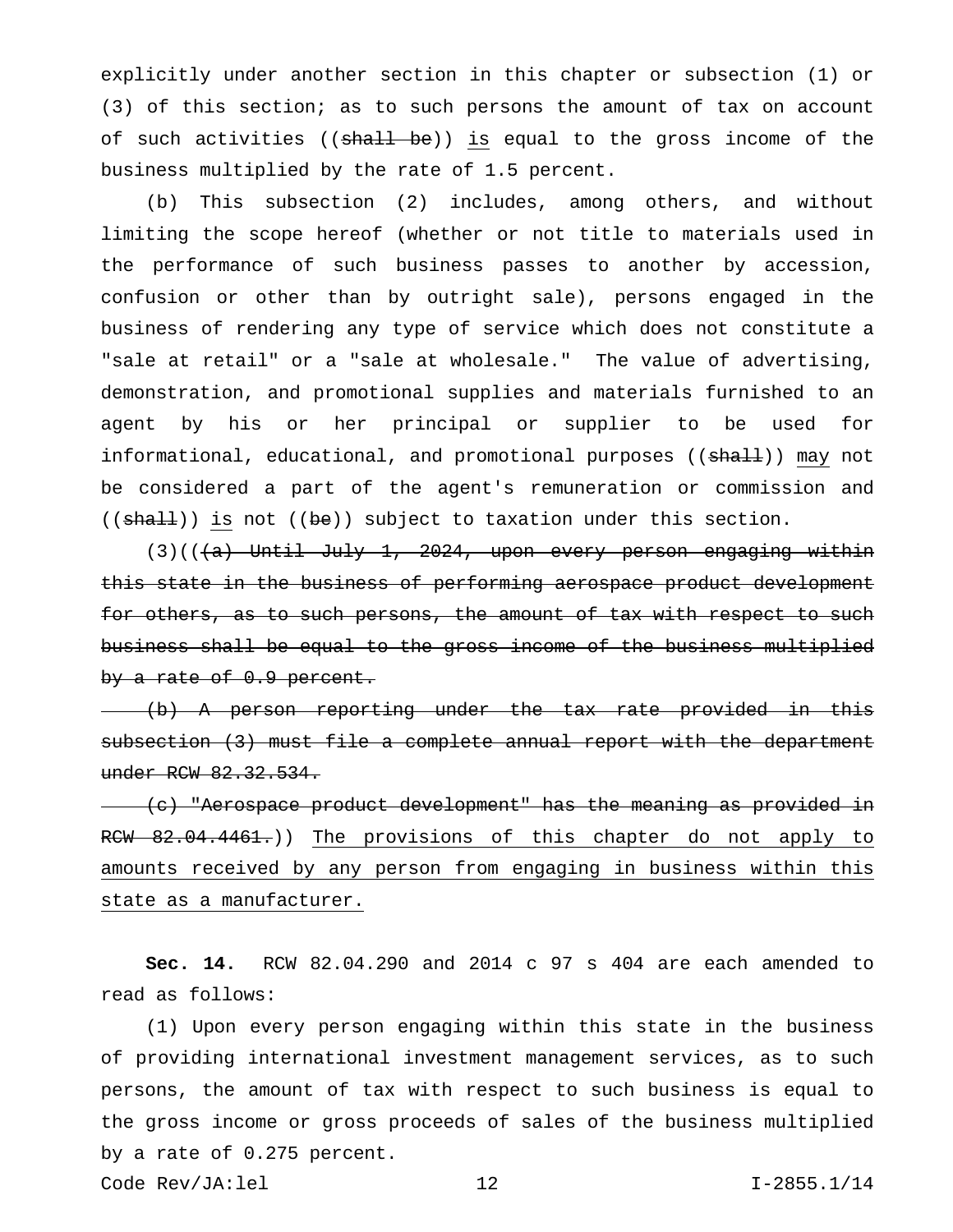(2)(a) Upon every person engaging within this state in any business activity other than or in addition to an activity taxed explicitly under another section in this chapter or subsection (1) or (3) of this section; as to such persons the amount of tax on account of such activities is equal to the gross income of the business multiplied by the rate of 1.5 percent.

(b) This subsection (2) includes, among others, and without limiting the scope hereof (whether or not title to materials used in the performance of such business passes to another by accession, confusion or other than by outright sale), persons engaged in the business of rendering any type of service which does not constitute a "sale at retail" or a "sale at wholesale." The value of advertising, demonstration, and promotional supplies and materials furnished to an agent by his or her principal or supplier to be used for informational, educational, and promotional purposes is not considered a part of the agent's remuneration or commission and is not subject to taxation under this section.

 $(3)((+a)$  Until July 1, 2040, upon every person engaging within this state in the business of performing aerospace product development for others, as to such persons, the amount of tax with respect to such business is equal to the gross income of the business multiplied by a rate of 0.9 percent.

(b) A person reporting under the tax rate provided in this subsection (3) must file a complete annual report with the department under RCW 82.32.534.

(c) "Aerospace product development" has the meaning as provided in RCW 82.04.4461.)) The provisions of this chapter do not apply to amounts received by any person from engaging in business within this state as a manufacturer.

**Sec. 15.** RCW 82.32.850 and 2013 3rd sp.s. c 2 s 2 are each amended to read as follows:

(1) Sections 11 and 12, chapter ---, Laws of 2014 (Initiative Measure No. ---) (Sections 11 and 12 of this act), chapter 9, Laws of 2014, and chapter 2, Laws of 2013 3rd sp. sess. takes effect Code Rev/JA:lel 13 I-2855.1/14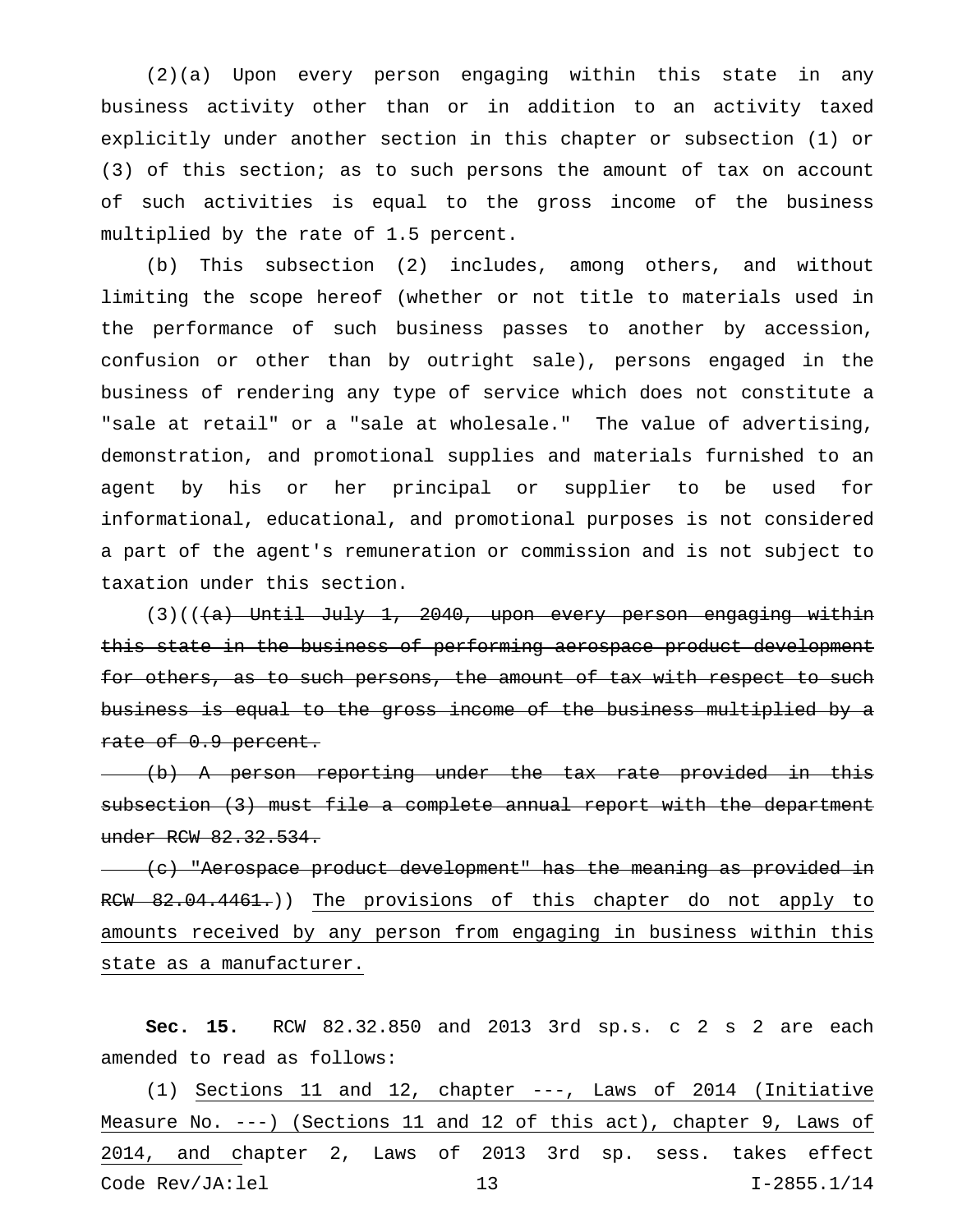contingent upon the siting of a significant commercial airplane manufacturing program in the state of Washington. If a significant commercial airplane manufacturing program is not sited in the state of Washington by June 30, 2017, chapter 2, Laws of 2013 3rd sp. sess. does not take effect.

(2) The definitions in this subsection apply throughout this section unless the context clearly requires otherwise.

(a) "Commercial airplane" has the same meaning provided in RCW 82.32.550.

(b) "New model, or any version or variant of an existing model, of a commercial airplane" means a commercial airplane manufactured with a carbon fiber composite fuselage or carbon fiber composite wings or both.

(c) "Significant commercial airplane manufacturing program" means an airplane program in which the following products, including final assembly, will commence manufacture at a new or existing location within Washington state on or after the effective date of this section:

(i) The new model, or any version or variant of an existing model, of a commercial airplane; and

(ii) Fuselages and wings of a new model, or any version or variant of an existing model, of a commercial airplane.

(d) "Siting" means a final decision, made on or after November 1, 2013, by a manufacturer to locate a significant commercial airplane manufacturing program in Washington state.

(3) The department must make a determination regarding whether the contingency in subsection (1) of this section occurs and must provide written notice of the date on which such contingency occurs and chapter 2, Laws of 2013 3rd sp. sess. takes effect. If the department determines that the contingency in subsection (1) of this section has not occurred by June 30, 2017, the department must provide written notice stating that chapter 2, Laws of 2013 3rd sp. sess. does not take effect. Written notice under this subsection (3) must be provided to affected parties, the chief clerk of the house of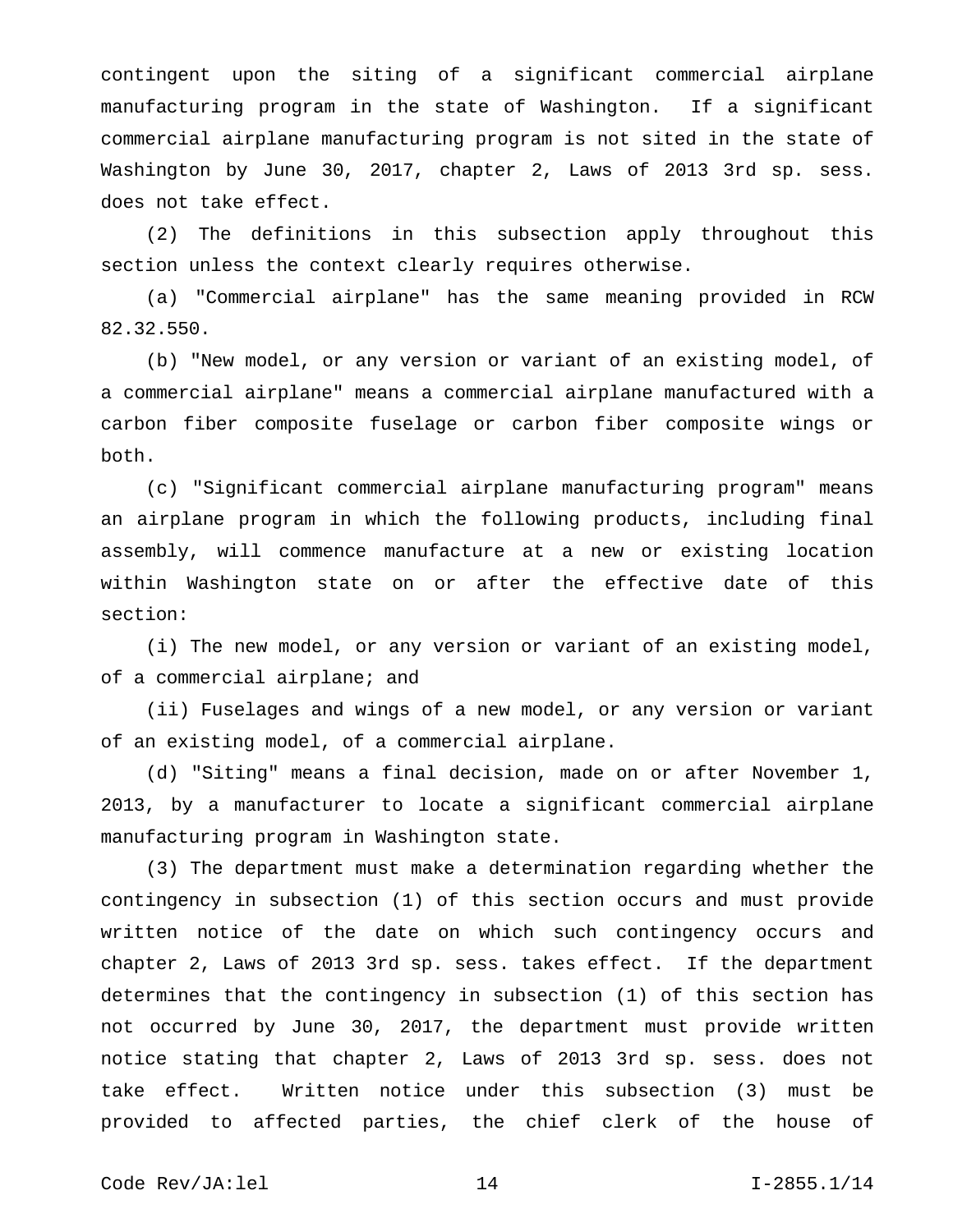representatives, the secretary of the senate, the office of the code reviser, and others as deemed appropriate by the department.

**Sec. 16.** RCW 82.04.294 and 2013 2nd sp.s. c 13 s 902 are each amended to read as follows:

(1) ((Upon every person engaging within this state in the business of manufacturing solar energy systems using photovoltaic modules or stirling converters, or of manufacturing solar grade silicon, silicon solar wafers, silicon solar cells, thin film solar devices, or compound semiconductor solar wafers to be used exclusively in components of such systems; as to such persons the amount of tax with respect to such business is, in the case of manufacturers, equal to the value of the product manufactured, or in the case of processors for hire, equal to the gross income of the business, multiplied by the rate of 0.275 percent.

 $(2)$ )) Upon every person engaging within this state in the business of making sales at wholesale of solar energy systems using photovoltaic modules or stirling converters, or of solar grade silicon, silicon solar wafers, silicon solar cells, thin film solar devices, or compound semiconductor solar wafers to be used exclusively in components of such systems, manufactured by that person; as to such persons the amount of tax with respect to such business is equal to the gross proceeds of sales of the solar energy systems using photovoltaic modules or stirling converters, or of the solar grade silicon to be used exclusively in components of such systems, multiplied by the rate of 0.275 percent.

 $((+3))$  (2) Silicon solar wafers, silicon solar cells, thin film solar devices, solar grade silicon, or compound semiconductor solar wafers are "semiconductor materials" for the purposes of RCW 82.08.9651 and 82.12.9651.

 $((+4))$  (3) The definitions in this subsection apply throughout this section.

(a) "Compound semiconductor solar wafers" means a semiconductor solar wafer composed of elements from two or more different groups of the periodic table.

Code Rev/JA:lel 15 I-2855.1/14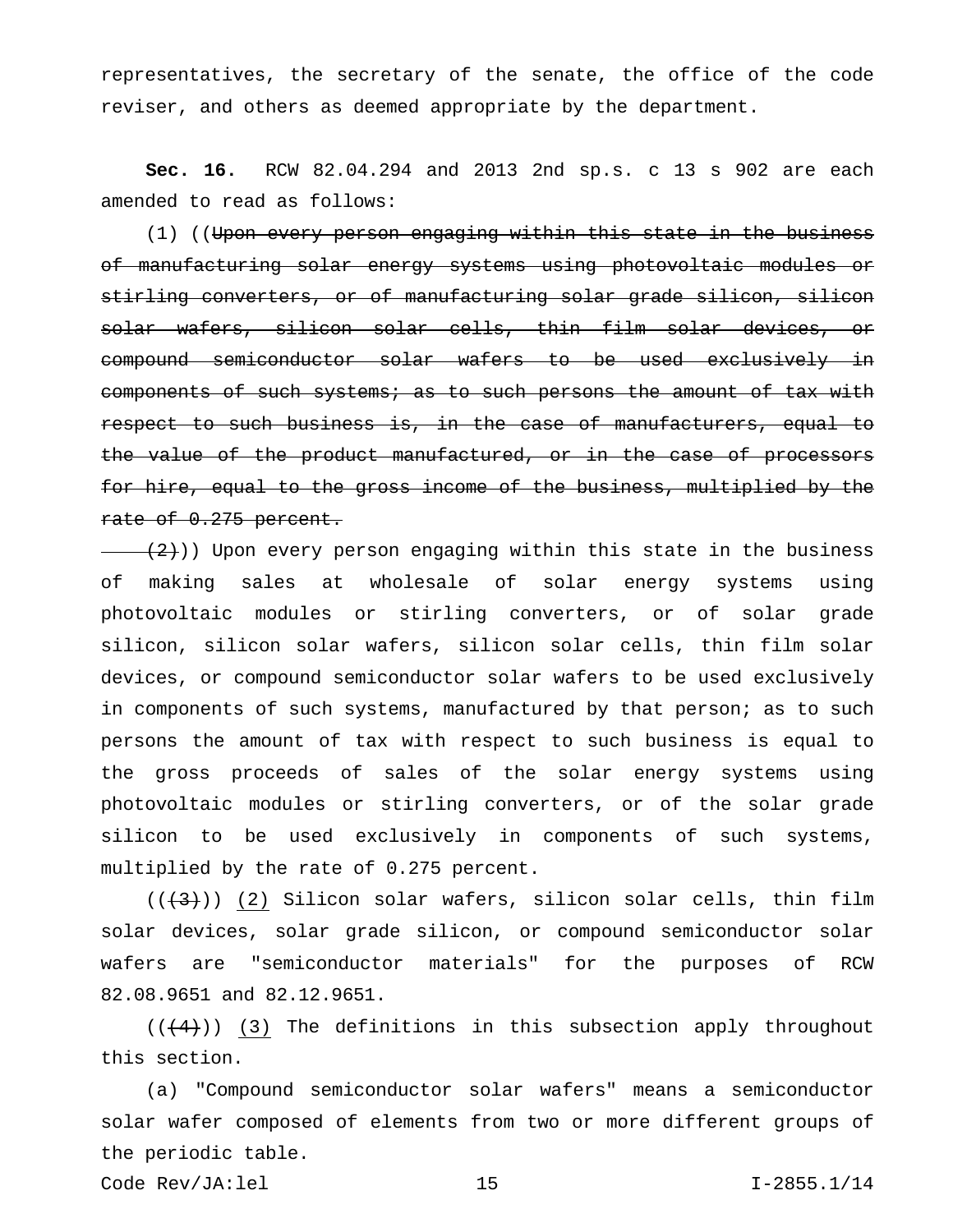(b) "Module" means the smallest nondivisible self-contained physical structure housing interconnected photovoltaic cells and providing a single direct current electrical output.

(c) "Photovoltaic cell" means a device that converts light directly into electricity without moving parts.

(d) "Silicon solar cells" means a photovoltaic cell manufactured from a silicon solar wafer.

(e) "Silicon solar wafers" means a silicon wafer manufactured for solar conversion purposes.

(f) "Solar energy system" means any device or combination of devices or elements that rely upon direct sunlight as an energy source for use in the generation of electricity.

(g) "Solar grade silicon" means high-purity silicon used exclusively in components of solar energy systems using photovoltaic modules to capture direct sunlight. "Solar grade silicon" does not include silicon used in semiconductors.

(h) "Stirling converter" means a device that produces electricity by converting heat from a solar source utilizing a stirling engine.

(i) "Thin film solar devices" means a nonparticipating substrate on which various semiconducting materials are deposited to produce a photovoltaic cell that is used to generate electricity.

 $((+5))$  (4) A person reporting under the tax rate provided in this section must file a complete annual survey with the department under RCW 82.32.585.

 $((\left\lbrace 6 \right\rbrace))$  (5) This section expires June 30, 2017.

**Sec. 17.** RCW 82.08.020 and 2014 c 140 s 12 are each amended to read as follows:

(1) Beginning July 1, 2015, there is levied and collected a tax equal to six ((and five tenths)) percent, decreasing to five and fivetenths percent beginning July 1, 2016, of the selling price on each retail sale in this state of:

(a) Tangible personal property, unless the sale is specifically excluded from the RCW 82.04.050 definition of retail sale;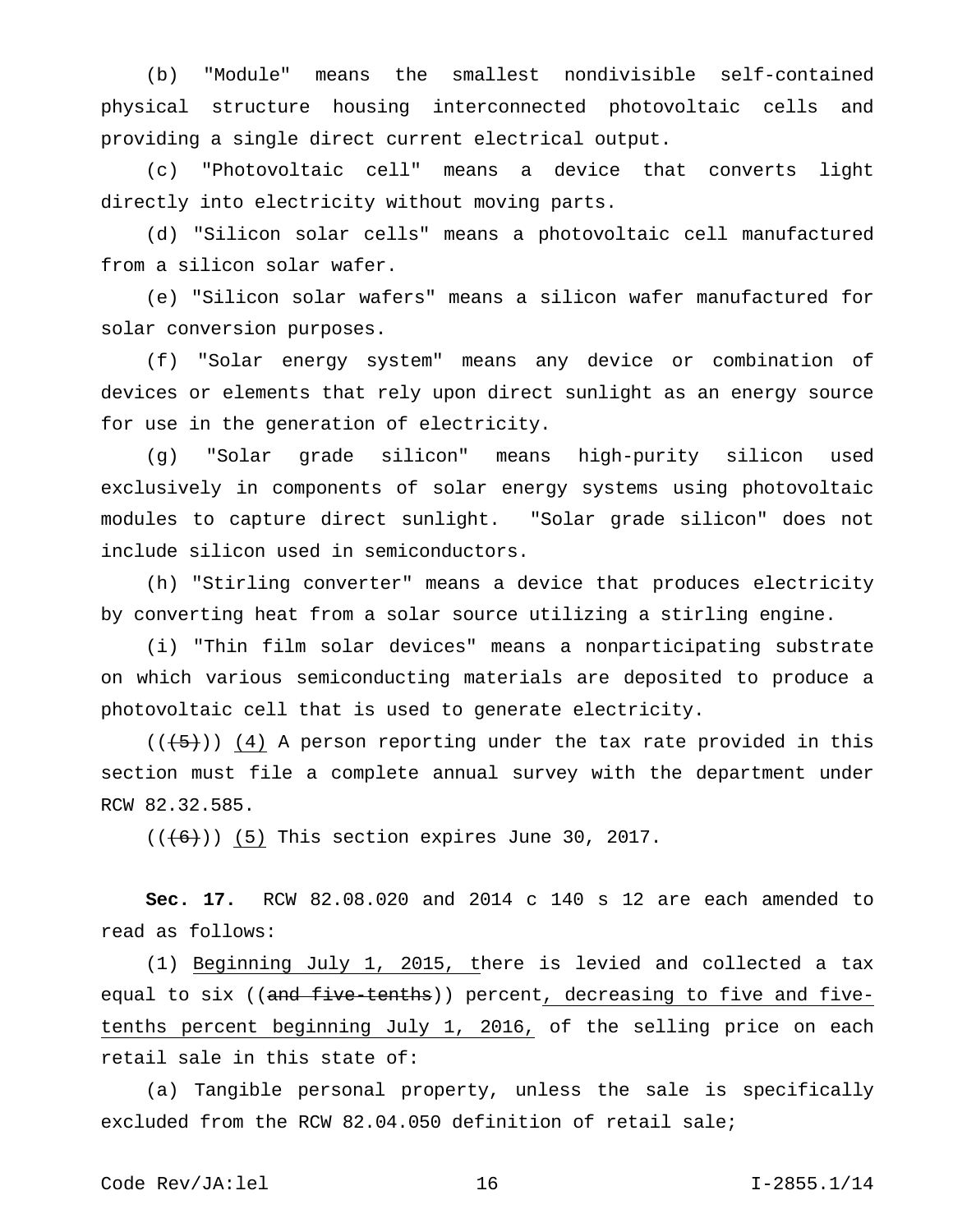(b) Digital goods, digital codes, and digital automated services, if the sale is included within the RCW 82.04.050 definition of retail sale;

(c) Services, other than digital automated services, included within the RCW 82.04.050 definition of retail sale;

(d) Extended warranties to consumers; and

(e) Anything else, the sale of which is included within the RCW 82.04.050 definition of retail sale.

(2) There is levied and collected an additional tax on each retail car rental, regardless of whether the vehicle is licensed in this state, equal to five and nine-tenths percent of the selling price. The revenue collected under this subsection must be deposited in the multimodal transportation account created in RCW 47.66.070.

(3) Beginning July 1, 2003, there is levied and collected an additional tax of three-tenths of one percent of the selling price on each retail sale of a motor vehicle in this state, other than retail car rentals taxed under subsection (2) of this section. The revenue collected under this subsection must be deposited in the multimodal transportation account created in RCW 47.66.070.

(4) For purposes of subsection (3) of this section, "motor vehicle" has the meaning provided in RCW 46.04.320, but does not include:

(a) Farm tractors or farm vehicles as defined in RCW 46.04.180 and 46.04.181, unless the farm tractor or farm vehicle is for use in the production of marijuana;

(b) Off-road vehicles as defined in RCW 46.04.365;

(c) Nonhighway vehicles as defined in RCW 46.09.310; and

(d) Snowmobiles as defined in RCW 46.04.546.

(5) Beginning on December 8, 2005, 0.16 percent of the taxes collected under subsection (1) of this section must be dedicated to funding comprehensive performance audits required under RCW 43.09.470. The revenue identified in this subsection must be deposited in the performance audits of government account created in RCW 43.09.475.

(6) The taxes imposed under this chapter apply to successive retail sales of the same property.

Code Rev/JA:lel 17 I-2855.1/14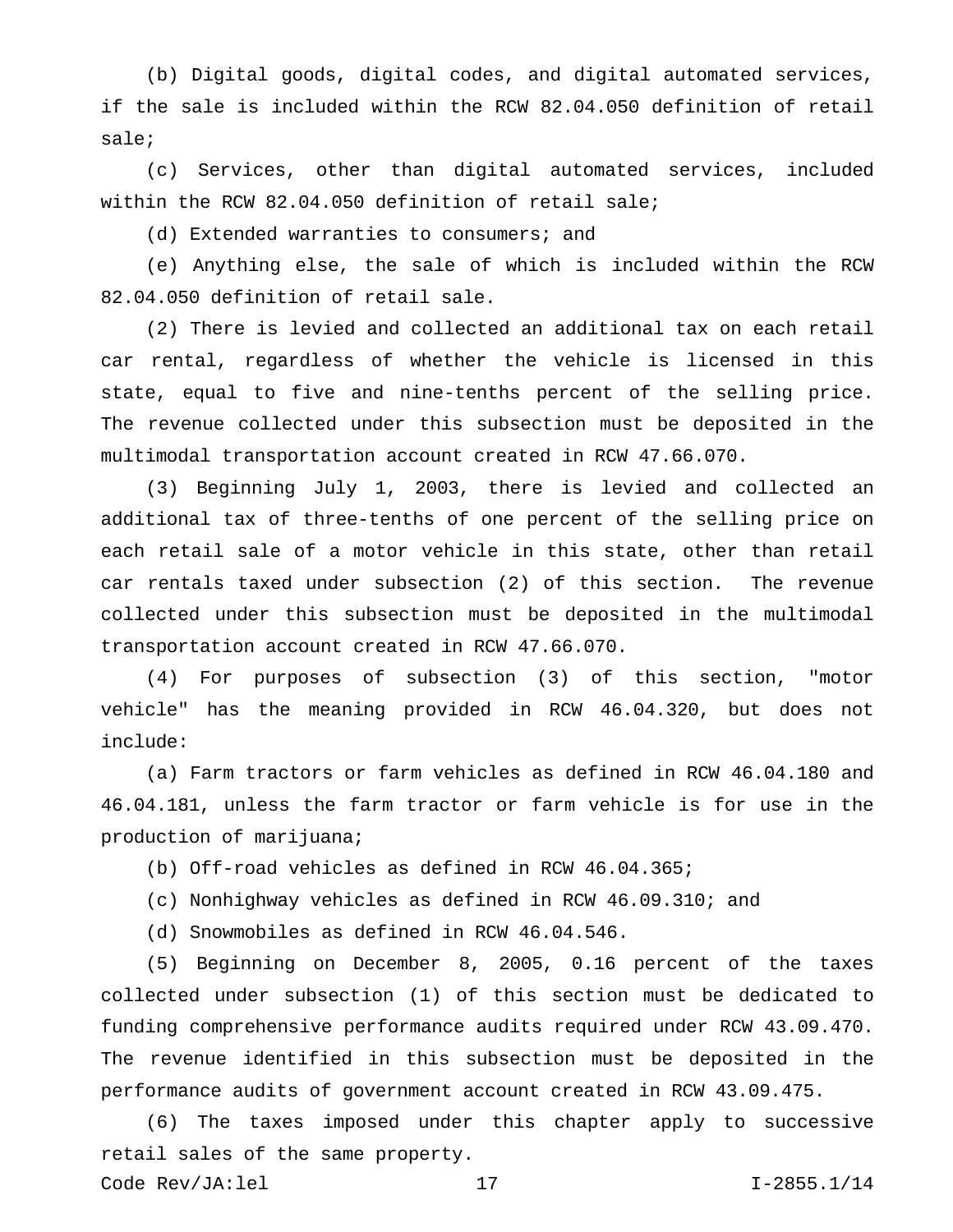(7) The rates provided in this section apply to taxes imposed under chapter 82.12 RCW as provided in RCW 82.12.020.

**Sec. 18.** RCW 82.04.4451 and 2010 1st sp.s. c 23 s 1102 are each amended to read as follows:

(1) In computing the tax imposed under this chapter, a credit is allowed against the amount of tax otherwise due under this chapter, as provided in this section. Except for taxpayers that report at least fifty percent of their taxable amount under RCW 82.04.255, 82.04.290(2)(a), and 82.04.285, the maximum credit for a taxpayer for a reporting period is ((thirty-five)) one hundred five dollars multiplied by the number of months in the reporting period, as determined under RCW 82.32.045. For a taxpayer that reports at least fifty percent of its taxable amount under RCW 82.04.255, 82.04.290(2)(a), and 82.04.285, the maximum credit for a reporting period is ((seventy)) two hundred ten dollars multiplied by the number of months in the reporting period, as determined under RCW 82.32.045.

(2) When the amount of tax otherwise due under this chapter is equal to or less than the maximum credit, a credit is allowed equal to the amount of tax otherwise due under this chapter.

(3) When the amount of tax otherwise due under this chapter exceeds the maximum credit, a reduced credit is allowed equal to twice the maximum credit, minus the tax otherwise due under this chapter, but not less than zero.

(4) The department may prepare a tax credit table consisting of tax ranges using increments of no more than five dollars and a corresponding tax credit to be applied to those tax ranges. The table shall be prepared in such a manner that no taxpayer will owe a greater amount of tax by using the table than would be owed by performing the calculation under subsections (1) through (3) of this section. A table prepared by the department under this subsection must be used by all taxpayers in taking the credit provided in this section.

**Sec. 19.** RCW 82.08.0206 and 2008 c 325 s 2 are each amended to read as follows: Code Rev/JA:lel 18 I-2855.1/14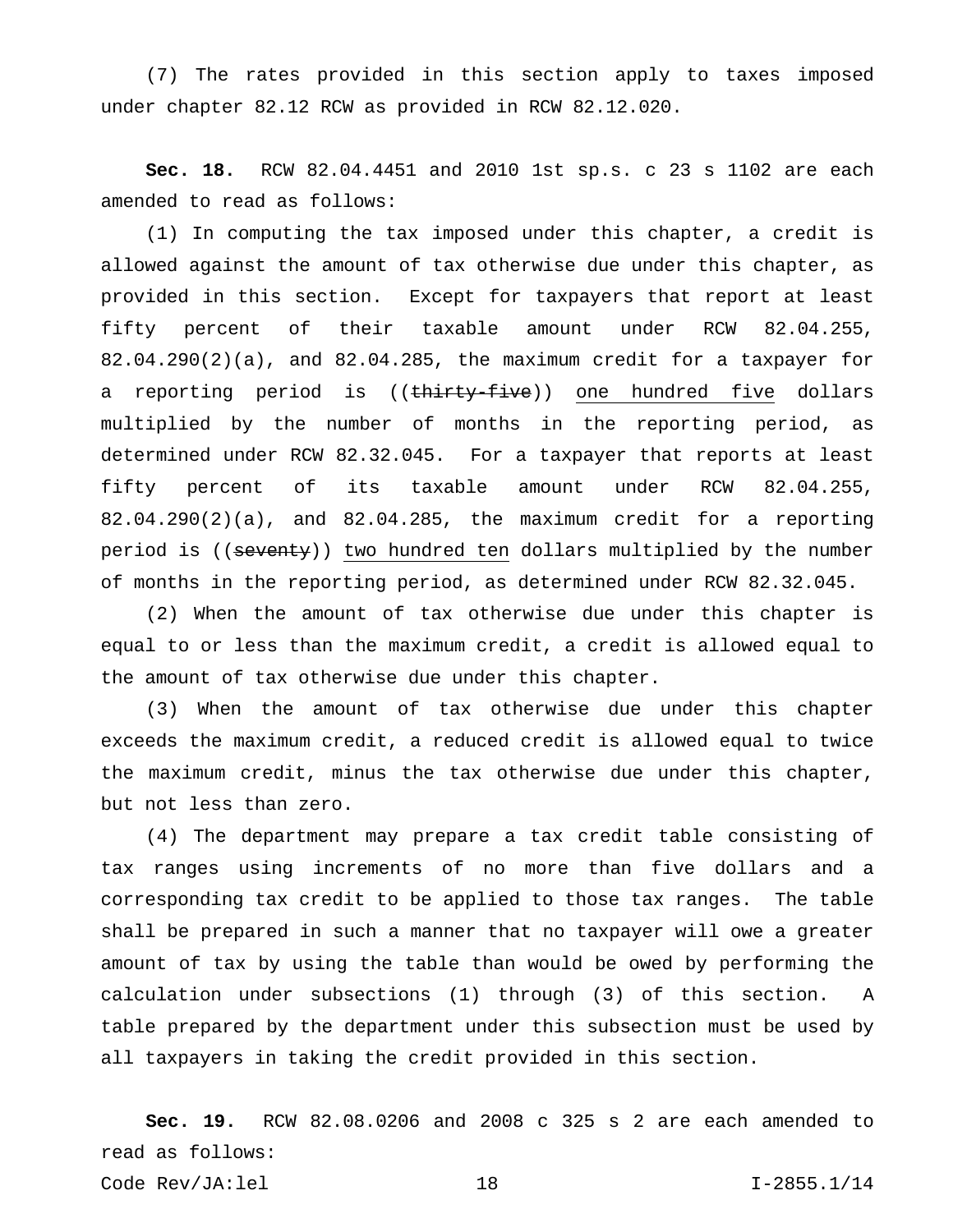(1) A working families' tax exemption, in the form of a remittance tax due under this chapter and chapter 82.12 RCW, is provided to eligible low-income persons for sales taxes paid under this chapter after January 1, 2008.

(2) For purposes of the exemption in this section, an eligible low-income person is:

(a) An individual, or an individual and that individual's spouse if they file a federal joint income tax return;

(b) (( $\overline{An}$  individual who})) An individual who is eligible for, and is granted, the credit provided in Title 26 U.S.C. Sec. 32; and

(c) (( $\overline{An - individual - who}}$ )) An individual who properly files a federal income tax return as a Washington resident, and has been a resident of the state of Washington more than one hundred eighty days of the year for which the exemption is claimed.

(3) For remittances made in 2009 and 2010, the working families' tax exemption for the prior year is a retail sales tax exemption equal to the greater of five percent of the credit granted as a result of Title 26 U.S.C. Sec. 32 of the federal internal revenue code in the most recent year for which data is available or twenty-five dollars. For ((2011 and thereafter)) 2015, the working families' tax exemption for the prior year is equal to the greater of  $((\text{ten}))$  fifteen percent of the credit granted as a result of Title 26 U.S.C. Sec. 32 of the federal internal revenue code in the most recent year for which data is available or ((<del>fifty</del>)) one hundred dollars. For 2016 and thereafter, the working families' tax exemption for the prior year is equal to the greater of twenty-five percent of the credit granted as a result of 26 U.S.C. Sec. 32 of the federal internal revenue code in the most recent year for which data is available or one hundred dollars.

(4) For any fiscal period, the working families' tax exemption authorized under this section ((shall)) must be approved by the legislature in the state omnibus appropriations act before persons may claim the exemption during the fiscal period.

(5) The working families' tax exemption ((shall)) must be administered as provided in this subsection.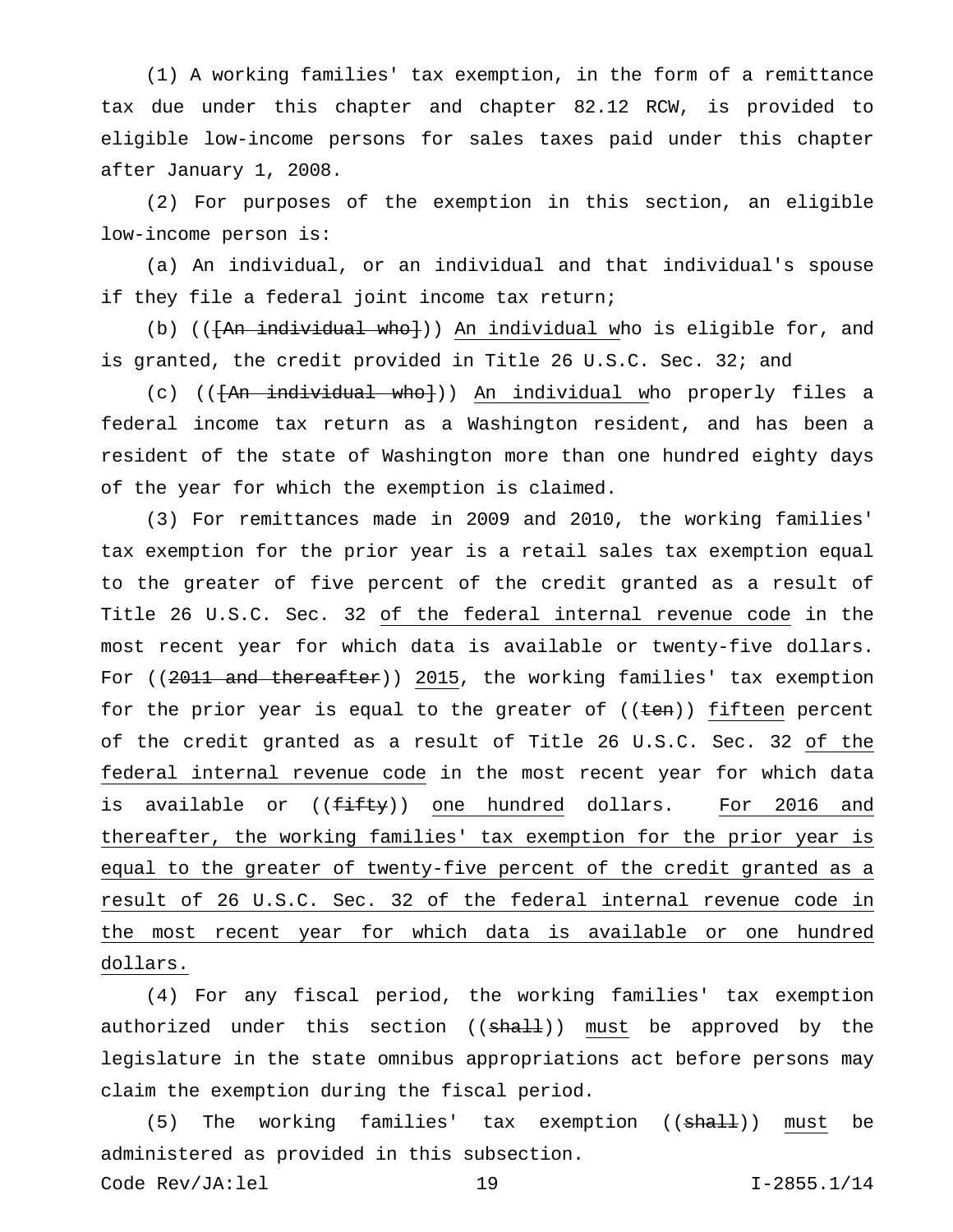(a) An eligible low-income person claiming an exemption under this section must pay the tax imposed under chapters 82.08, 82.12, and 82.14 RCW in the year for which the exemption is claimed. The eligible low-income person may then apply to the department for the remittance as calculated under subsection (3) of this section.

(b) Application ( $(\text{sha11})$ ) must be made to the department in a form and manner determined by the department, but the department must provide alternative filing methods for applicants who do not have access to electronic filing.

(c) Application for the exemption remittance under this section must be made in the year following the year for which the federal return was filed, but in no case may any remittance be provided for any period before January 1, 2008. The department may use the best available data to process the exemption remittance. The department shall begin accepting applications October 1, 2009.

(d) The department ((<del>shall</del>)) must review the application and determine eligibility for the working families' tax exemption based on information provided by the applicant and through audit and other administrative records, including, when it deems it necessary, verification through internal revenue service data.

(e) The department ((shall)) must remit the exempted amounts to eligible low-income persons who submitted applications. Remittances may be made by electronic funds transfer or other means.

(f) The department may, in conjunction with other agencies or organizations, design and implement a public information campaign to inform potentially eligible persons of the existence of and requirements for this exemption.

(g) The department may contact persons who appear to be eligible low-income persons as a result of information received from the internal revenue service under such conditions and requirements as the internal revenue service may by law require.

(6) The provisions of chapter 82.32 RCW apply to the exemption in this section.

(7) The department may adopt rules necessary to implement this section.

Code Rev/JA:lel 20 I-2855.1/14